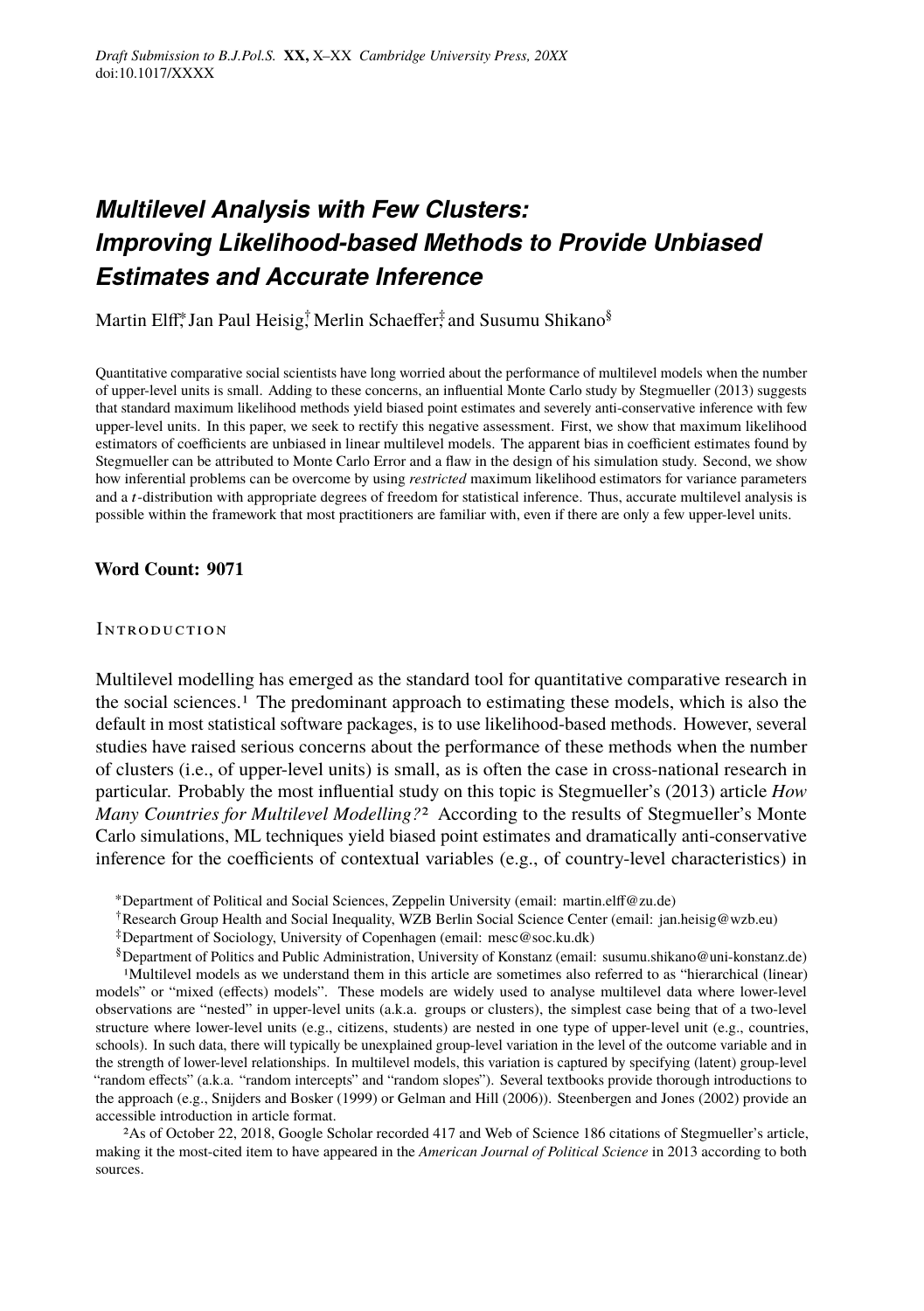few-cluster settings. That is, when the number of clusters is below 20, point estimates of context effects seem to systematically misrepresent true effect sizes, and actual coverage rates of confidence intervals are far below the nominal level, implying downward biased *p*-values and over-rejection of the null hypothesis of no effect. With regard to inferential problems, several other simulation studies reach similar conclusions (see e.g. Bryan and Jenkins 2016; Maas and Hox 2005; Meuleman and Billiet 2009; Moineddin et al. 2007). Thus, the question whether quantitative multilevel analysis requires a certain minimum number of clusters has long haunted the social sciences.

In this paper, we seek to make three main contributions to this debate, taking Stegmueller's influential study as our point of departure. The first is to show that Stegmueller's conclusions about the bias of maximum likelihood (ML) coefficient estimators are incorrect. Statistical theory demonstrates that ML estimators provide unbiased estimates of (contextual and lower-level) effects in *linear* multilevel models. In the *generalized linear* case (e.g., multilevel probit), substantial biases can occur when the *size* of the clusters is small, but in most social science applications this will not be a major concern. Our reanalysis of Stegmueller's Monte Carlo evidence supports these claims. Our second contribution is to demonstrate that likelihood-based techniques can achieve accurate inference for contextual effects in few-cluster settings—if researchers make two crucial and easily implemented improvements that we propose below. Monte Carlo simulations show that these improvements work well even with upper-level samples of only five cases, at least in the well-behaved set-up considered by Stegmueller. A third and last contribution of our paper is to highlight some technical, yet important details that affect the validity of Monte Carlo simulation evidence and that should be more widely known.

Stegmueller frames his findings in terms of a comparison of conventional "frequentist" and Bayesian approaches to statistical inference.3 His pessimistic assessment of (frequentist) likelihood-based methods is paired with a recommendation to adopt Bayesian Markov Chain Monte Carlo (MCMC) techniques in their stead. In contrast, we do not want to claim that either the frequentist or the Bayesian approach to multilevel analysis is generally superior to the other. Our aim is merely to show how the problems of likelihood-based methods diagnosed by Stegmueller can be solved within a frequentist framework. We believe this to be important because many practitioners are unfamiliar with Bayesian inference and may find MCMC techniques computationally expensive and conceptually challenging.

The paper is structured as follows. We first summarize statistical theory and previous work to show under what conditions ML estimates of context effects are unbiased and to derive promising approaches for improving statistical inference. In the subsequent section, we revisit Stegmueller's Monte Carlo simulation evidence. We show how Stegmueller's misleading conclusions concerning the bias of ML estimates arose from a neglect of Monte Carlo error and certain technical aspects of the simulation setup. Crucially, we further demonstrate that restricted maximum likelihood (REML) estimation in combination with a *t*-distribution with the appropriate degrees of freedom resolves the inferential deficiencies diagnosed by Stegmueller. In a further section, we reexamine Stegmueller's empirical illustration.4 We find that REML and Bayesian estimation produce virtually identical results in this "real-life" setting—provided that our recommendations are followed. We conclude with a summary of our recommendations and with some directions for future research. In the interest of accessibility, we keep the technical details to a minimum in

<sup>&</sup>lt;sup>3</sup>The subtitle of his article is "A Comparison of Frequentist and Bayesian Approaches" and the subsection motivating his analysis is entitled "Frequentist versus Bayesian Multilevel Models".

<sup>4</sup>This illustration is drawn from Steenbergen and Jones (2002).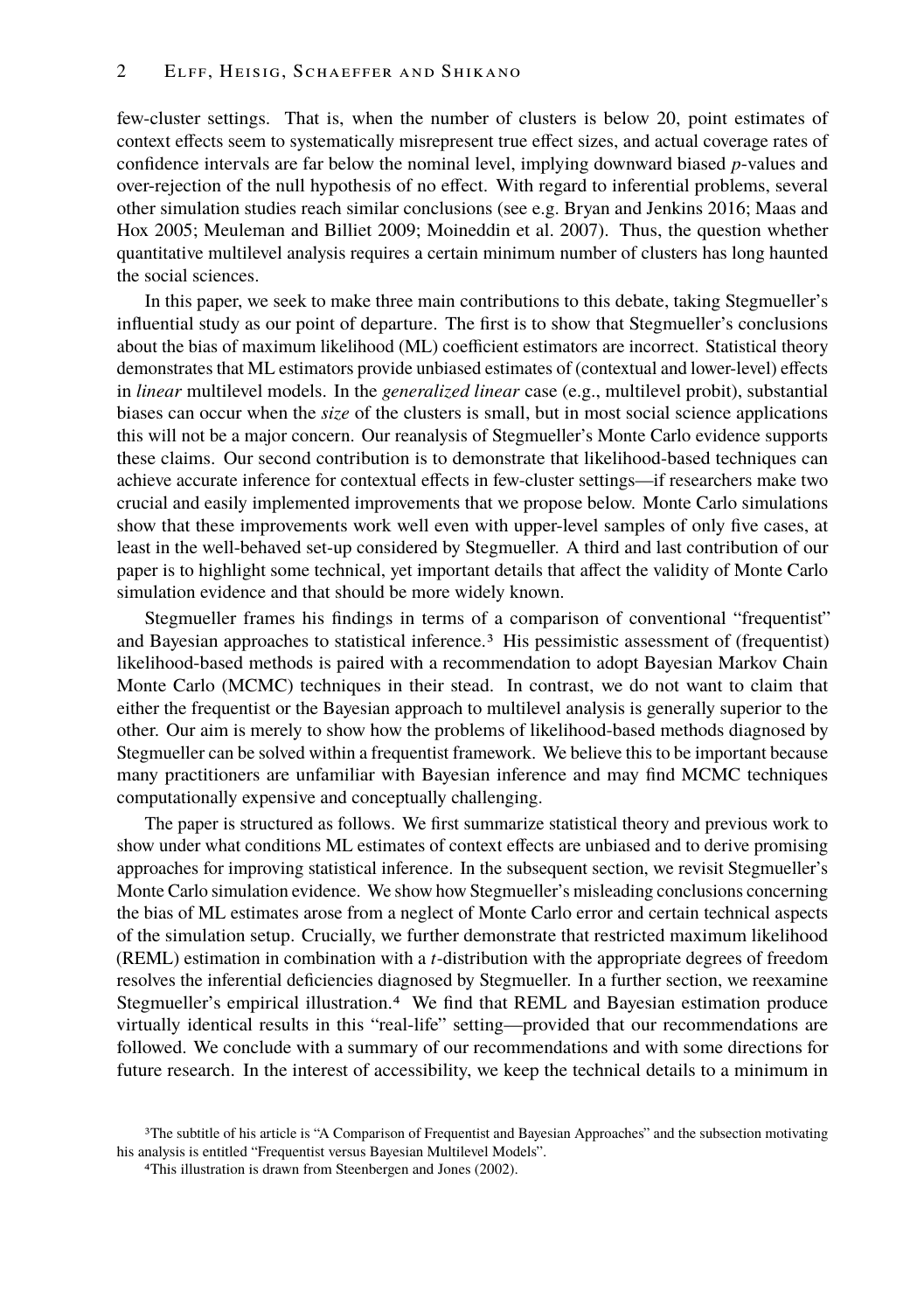the main article. Interested readers can find a more extensive discussion of the theoretical and statistical underpinnings of our argument in the online appendix.

#### Theoretical Foundations of Accurate Estimation and Inference

#### *Conditions for Unbiased Coefficient Estimates in Multilevel Models*

A major conclusion of Stegmueller's study is that ML estimates of the coefficients of contextual (e.g., country-level) variables are biased in multilevel models when the number of clusters is small. This would mean that the estimated coefficients of contextual variables would systematically misrepresent the true effect sizes (more technically, the coefficient estimates would not be equal to their true values in expectation). The existence of such biases would provide strong grounds against using conventional, likelihood-based techniques of multilevel analysis. However, it has long been known that ML estimates of *linear* multilevel model coefficients are unbiased under fairly general conditions (Kackar and Harville 1981). Here, we simply state this property and emphasize that the relevant conditions include those of Stegmueller's simulation study and most practical applications; in particular, the result does not depend on the size of the upper- or lower-level sample. Interested readers can find the technical details in Appendix A.3.

The case of multilevel logistic regression and other *generalized linear* multilevel models (e.g., multilevel probit) is slightly more complicated. For these models, small-sample biases do exist.<sup>5</sup> Crucially, however, the relevant sample size is the one at the *lower level*.6 In most social science applications—and especially in the case of comparative cross-national analysis that motivated Stegmueller's study—the requirement of a large lower-level sample will typically be met. It is thus unlikely to account for any apparent biases in Stegmueller's Monte Carlo analysis where the minimum lower-level sample size was 2,500 cases (five upper-level units with 500 cases each).

Against this backdrop, we contend that Stegmueller's Monte Carlo results cannot be attributed to the inherent bias of ML estimators, an assertion that is further bolstered by the fact that Stegmueller found larger apparent biases in the linear case—the case where we can, based on statistical theory, rule out any systematic bias. Our reanalysis below will indeed reconcile the Monte Carlo evidence with the theoretical results noted in this subsection. But before proceeding to the simulation results, we first turn to the issues of variance component estimation and statistical inference for the coefficients of contextual variables.

#### *Bias Correction for Variance Parameter Estimators: Restricted Maximum Likelihood*

We have argued that, from the viewpoint of statistical theory, one should not be too concerned about potential biases of ML *coefficient estimates* in multilevel models: They are unbiased in linear multilevel models. Also the finite sample biases in generalized linear multilevel models should not matter much in a majority of social science applications. Yet ML estimates of *variance parameters* in multilevel models do have a small-sample bias even if the model is linear. More importantly, this bias *is* a serious concern in practice because it emerges when the number of upper-level units is small and does not vanish even if the lower-level sample is very large. The

5This is especially the case when approximation methods such as MQL or PQL are used; see Breslow and Clayton (1993); Breslow and Lin (1995); Lin and Breslow (1996).

6In fact, ML coefficient estimates exhibit a small-sample bias even in the case of standard logistic or probit regression without random effects. That is, coefficient estimates tend to be systematically and substantially larger (in absolute size) than the corresponding true vales when the sample size is small; see Firth (1993); Kosmidis and Firth (2009); Zorn (2005).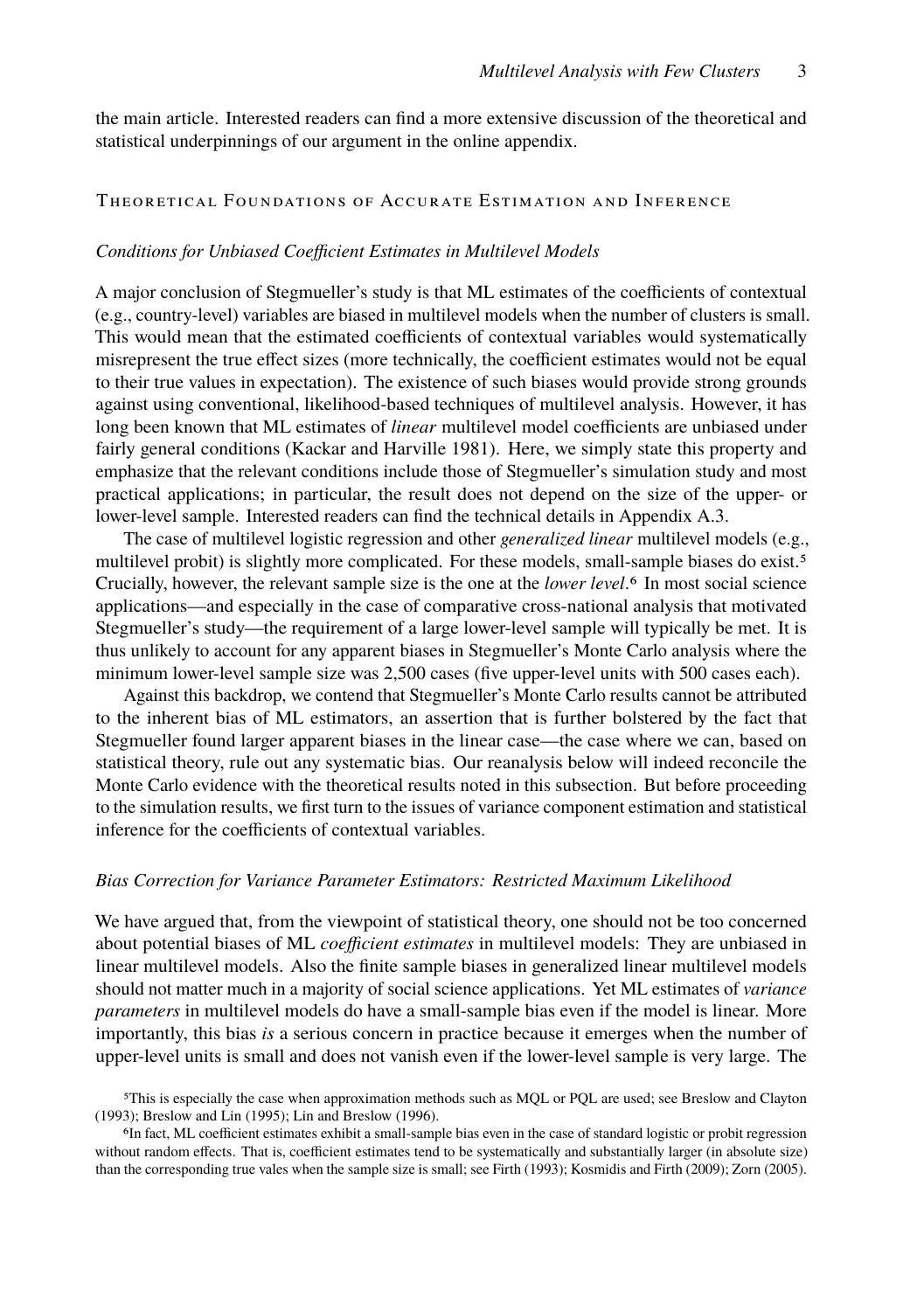direction of the bias is such that variances at the upper level may be underestimated substantially. In the case of a simple random-intercept model, this means that the estimated variance of the random-intercept term will be smaller on average than the true value.

The fact that an ML estimator of a variance parameter exhibits finite sample bias is actually a rather familiar phenomenon. Consider the ML estimator of the population variance  $\sigma^2$  of a<br>normally distributed variable x based on a sample of *n* observations  $x_i = x_i$ . normally distributed variable *x* based on a sample of *n* observations  $x_i, \ldots, x_n$ :

$$
\hat{\sigma}_{\text{ML}}^2 = \frac{1}{n} \sum_{i=1}^n (x_i - \bar{x})^2
$$

This estimator is well-known to be biased downwards, with the bias being equal to  $-\frac{1}{n}\sigma^2$  (and thus decreasing with the sample size). In this case, the size of the bias is known exactly and the following bias-corrected estimator can be used instead of the ML estimator:

$$
\hat{\sigma}_{\text{corr}}^2 = \frac{1}{n-1} \sum_{i=1}^n (x_i - \bar{x})^2.
$$

Another prominent example where ML estimation yields downward biased variance estimates is the ML estimator of the error variance in a conventional linear regression model, which is just the mean squared residual. Thus it should not surprise that ML estimators of (upper-level) variance parameters in multilevel models are biased when the number of upper-level units is small.

While unsurprising, biases in the variance parameters can be very consequential even if the variance estimates themselves are not of substantive interest. The reason is that they play a central role in the computation of standard errors for coefficient estimates and related quantities, just as the error variance plays a role in the computation of standard errors in conventional linear regression. If the variance parameters are underestimated, the standard errors of coefficient estimates will also be underestimated and statistical inference will be anti-conservative.

How, then, can one correct the downward bias of estimated variance parameters in multilevel models? Unlike in the simpler case of the sample variance considered above, there is no generally applicable way of calculating the exact magnitude of the bias in the context of multilevel modelling. Fortunately, however, the *restricted (or residual) maximum likelihood estimator* (REML) introduced by Patterson and Thompson (1971) can at least greatly reduce the bias and even completely eliminate it in some situations. The construction and derivation of this modification is technically quite involved. We therefore refer to the online appendix for the details (see especially Sections A.4 and A.6).

Suffice it to state here that the REML estimator for linear multilevel models has been available as an option in standard software for quite some time, including programs such *MLwin*, the *R* packages *nlme* and *lme4*, *Mplus*, or *Stata*. REML and ML tend to produce similar coefficient estimates, but REML typically yields considerably larger estimates of upper-level variances when the number of clusters is small. As noted above, these differences in the estimated variance components (i.e., random effects variances) can have important consequences for statistical inference about the coefficients. As we will demonstrate in our reanalysis of Stegmueller's Monte Carlo evidence, the use of the simple, uncorrected maximum likelihood estimator is indeed one of the reasons why frequentist estimation showed such poor inferential performance in his study.

The REML estimator was developed by Patterson and Thompson (1971) for *linear* multilevel models with normally distributed random effects and it is not quite clear how the bias correction generalizes to non-linear multilevel models and multilevel models with non-normal random effects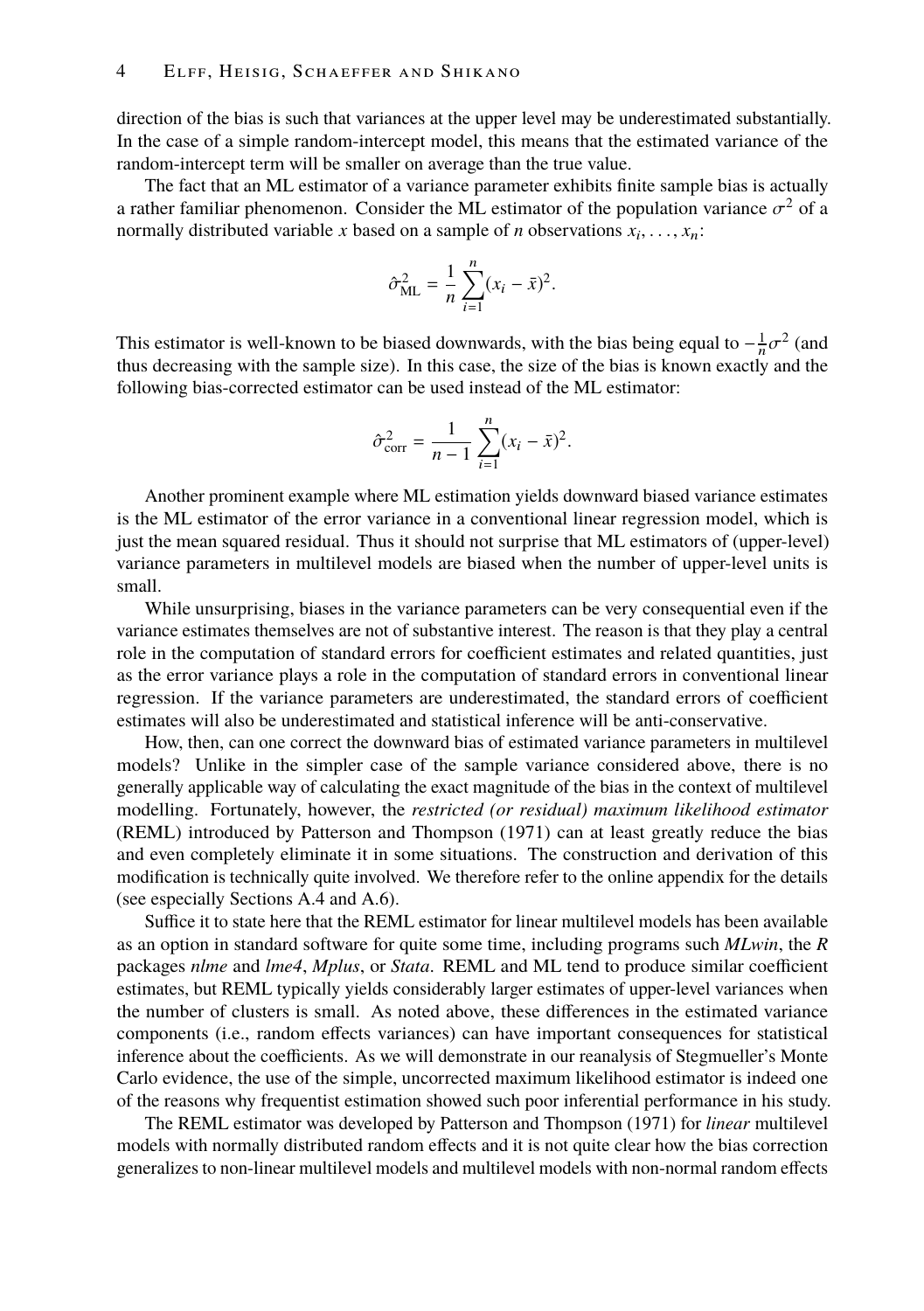(Breslow and Clayton 1993).7 The performance of Breslow and Clayton's (1993) REML-type modification in the case of a multilevel probit model therefore is another topic of our simulation study.

# *Improving Hypothesis Tests and Confidence Intervals: Using a t-Distribution with Appropriate Degrees of Freedom*

In order to obtain accurate hypothesis test results, *p*-values, and confidence intervals, it is not enough to have accurate parameter estimates and standard errors. One also needs to select the appropriate sampling distribution for the test statistics. The standard Wald test statistic for the statistical significance of coefficient estimates is the estimate divided by its standard error. In the case of a linear regression model with *n* observations, *k* independent variables, a constant, and normally distributed errors, this test statistic (also referred to as the *t*-statistic) is known to have a *t*-distribution with  $n - k - 1$  degrees of freedom. For most statistical models other than linear regression with normally distributed errors, the exact sampling distribution of this test statistic is not known and can be approximated at best.

Software for maximum likelihood estimation usually reports *p*-values or confidence intervals based on the assumption that the distribution of test statistics can be approximated by the standard normal distribution. This assumption is motivated by the *asymptotic normality* of maximum likelihood estimators: under certain conditions ML estimates can be shown to approach the standard normal distribution as the sample size gets large.<sup>8</sup> In the case of multilevel modelling, however, it may be very misleading to rely on asymptotic normality for the computation of *p*-values and confidence intervals, in particular for the effects of contextual variables. To see this, consider the case of a multilevel analysis of data clustered in 10 upper-level units of size 200 each. The effect of a contextual variable—a variable that represents properties of the upper-level units and therefore does not vary within these units—on a lower-level outcome can be estimated using a multilevel model. An alternative, however, would be to estimate a group-level (e.g., a country-level) regression of the group means of the outcome variable on the group means of the independent variables (Lewis and Linzer 2005; Heisig et al. 2017). Such a group-level (or "means-as-outcomes") regression would not sacrifice any information about the relationship of interest: All information contributed by the 200 observations within each upper-level will be captured by the group means because the contextual variable cannot explain within-group differences in the outcome.<sup>9</sup>

What is the sampling distribution of the Wald statistic for the coefficient of the contextual predictor in the group-level regression? Provided that the group means are normally distributed, we *know* that the statistic follows a *t*-distribution with 10 − 2 = 8 degrees of freedom. This simple analogy suggests that the *t*-statistic for the contextual predictor in the corresponding multilevel model might also follow, at least approximately, a *t*-distribution with 8 degrees of freedom rather

<sup>7</sup>See also Drum and McCullagh (1993); Liao and Lipsitz (2002); Noh and Lee (2007).

<sup>8</sup>On the conditions for asymptotic normality, see Lehmann and Casella (2011).

<sup>9</sup>A simple (unweighted) group-level would actually ignore one potentially important piece of information, namely the extent of within-cluster (i.e., lower-level) errors in the dependent variable. Due to differences in this within-cluster variability some group means may be estimated more reliably than others. Lewis and Linzer (2005) therefore argue that it will usually be preferable to estimate the group-level regression using a feasible generalized least squares approach that gives greater weight to more reliable estimates.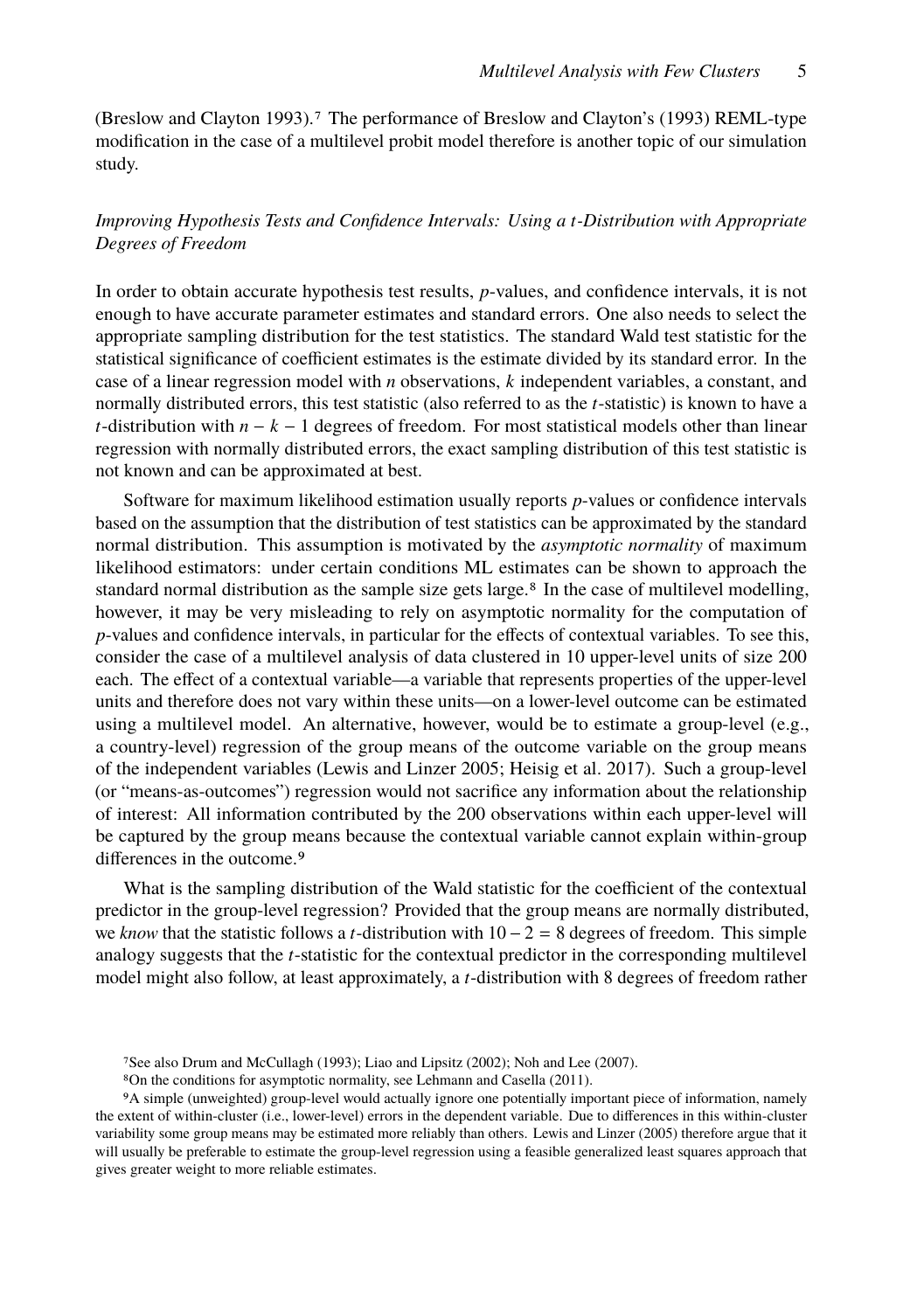than a standard normal distribution.10 A similar argument can be made for the case of cross-level interactions: For a multilevel model with a cross-level interaction between a contextual and an individual-level independent variable, the coefficient of the interaction term is conceptually related to the coefficient on the contextual variable in a group-level ("slopes-as-outcomes") regression where the outcomes are the within-group slopes of the individual-level variable.11 This correspondence again suggests that a *t*-distribution with  $10 - 2 = 8$  degrees of freedom should be assumed for the test statistic of the cross-level interaction term. It further suggests that this distribution should also be assumed for the main effect of the lower-level variable included in the interaction because this term corresponds to the constant term in the group-level slopes-as-outcomes regression. More generally, these considerations motivate what we call the "*m* − *l* − 1 rule", where *m* refers to the number of upper-level units and *l* refers to the number of contextual variables, that is, respectively, to the number of observations and independent variables in a group-level approximation of the contextual relationships in a multilevel model.

Several textbooks on multilevel modelling mention the *m*−*l*−1 approximation (e.g. Raudenbush and Bryk 2002). but it does not seem to be widely used in practice. In particular, Stegmueller relied on the normal approximation throughout his study. The same holds for other studies that have found frequentist inference to be anti-conservative in few-cluster settings (Bryan and Jenkins 2016; Maas and Hox 2005; Moineddin et al. 2007). It seems quite likely that the use of the normal approximation is a major reason why these studies reached such sobering conclusions concerning the accuracy of frequentist inference. When the number of clusters is small, a *t*-distribution selected according to the  $m - l - 1$  rule will lead to much larger *p*-values and wider confidence intervals than the assumption of asymptotic normality. For example, the critical values for a two-sided test at the 5 per cent significance level are  $\pm 1.96$  based on the normal yet  $\pm 2.31$  based on a *t*-distribution with 8 degrees of freedom. The fact that these values are also used to identify the limits of 95 per cent confidence intervals implies that the interval based on a *t*-distribution with 8 degrees of freedom will be approximately 1.18 times as wide as the normal-based alternative.

An alternative to the  $m - l - 1$  rule is to use one of several other approximations to the distribution of test statistics that have been proposed in the statistical literature (For overviews, see Schaalje et al. 2002; Li and Redden 2015). One of the most promising approaches involves a generalization of Satterthwaite's (1946) method, as developed for single-constraint *t*-tests by Giesbrecht and Burns (1985) and extended to multiple-constraints *F*-tests by Fai and Cornelius (1996). The most advanced approach is the approximation of Kenward and Roger (Kenward and Roger 1997). However, the Kenward-Roger method is computationally more demanding than the Giesbrecht-Burns approach and leads to highly similar results for single-constraint tests, which include standard *t*-tests of the null hypothesis that a given parameter equals zero (Li and Redden 2015). Since the latter type of test is by far the most common in the social sciences, we focus on the Giesbrecht-Burns method in this paper. In keeping with widespread practice, we simply refer to the method as the "Satterthwaite method/approximation" (rather than the "Giesbrecht-Burns method") hereafter. This is also the label most commonly used for implementations of the method in statistics packages, including *SAS*, the *R* package *lmerTest*, and *Stata* (since version 14).

A crucial advantage of the Satterthwaite method is that it can provide approximate degrees of freedom for complex multilevel designs (e.g., cross-classified structures) where the *m* − *l* − 1 rule is not applicable. But when dealing with the simple hierarchical structures that predominate in

<sup>&</sup>lt;sup>10</sup>The analogy further suggests that the t-statistic for the overall constant approximately follows this distribution (because it, too, can be seen as a parameter in the group-level regression). We do not pursue this issue further, however, because the overall constant is almost never of substantive interest.

<sup>11</sup>For details, see Lewis and Linzer (2005); Heisig et al. (2017).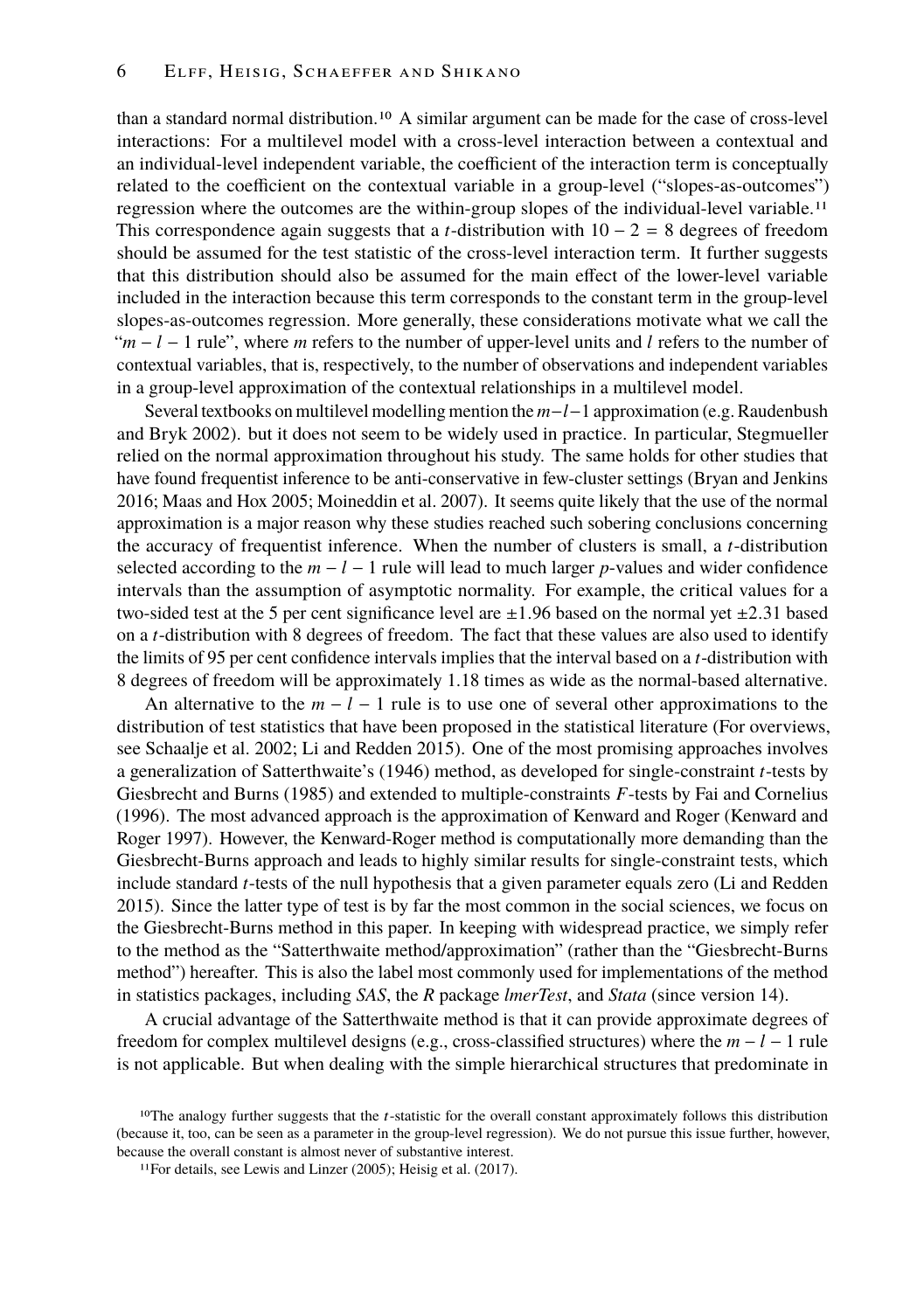the social sciences (and that are the focus of Stegmueller's analysis) the *m* − *l* − 1 heuristic may actually perform quite well and is appealingly simple to implement. We describe in the online appendix, how this rule can be applied in practice, using current statistical software. Moreover, the rule can be readily used in the case of generalized linear multilevel models such as multilevel logit and probit. The Satterthwaite approximation is currently not available in all major statistics packages. For generalized linear multilevel models it is, to our knowledge, only available in *SAS* as part of the *GLIMMIX* procedure, but this does not rule out that it becomes available for *R* or *Stata* in the near future.

In sum, the above discussion points to another possible explanation for the inferential problems detected in Stegmueller's simulation study. Not only did Stegmueller use ML rather than REML estimation, which likely resulted in downward biased standard errors; he also relied on the assumption of normally distributed test statistics, while the above discussion suggests that a heavier-tailed *t*-distribution with limited degrees of freedom—approximated using the *m* − *l* − 1 rule or the Satterthwaite method—may be more appropriate for conducting inference about coefficients that effectively describe group-level relationships. To investigate the importance of this suggestion and of the other claims made above, we now turn to our Monte Carlo simulation study.

# Improved Estimation and Inference in Likelihood -based Multilevel Anal ysis: Monte Carlo Evidence

We now revisit Stegmueller's influential Monte Carlo analysis. We first demonstrate that the bias he finds in ML parameter estimates is spurious. It can be attributed to an insufficient number of simulated data sets in combination with the choice of a random number seed that accidentally produces extreme results. Moreover, Stegmueller repeatedly started the Monte Carlo simulations for each experimental condition with the random number seed 12345, thereby inadvertently creating a misleading impression of *systematic* bias. In the second step of the Monte Carlo analysis, we show that using REML estimation and the *t*-distribution with appropriate degrees of freedom resolve the inferential problems diagnosed by Stegmueller.

Like Stegmueller, we concentrate on the case where the intra-class correlation (ICC), equals 0.10 in the main article. Moreover, we focus on the case where the contextual variable has a simple additive effect on the lower-level outcome (a "direct context effect" in the terminology of Heisig et al. 2017). Additional results in Appendix B.2 show that all results similarly hold for the three constitutive terms of a cross-level interaction (i.e., the interaction term and the main effects of the lower- and upper-level predictors). The additional results also show that our conclusions do not change when we consider ICCs of 0.05 and 0.15.

We present results in the same fashion as Stegmueller (2013) to facilitate comparability, but additionally visualize Monte Carlo sampling variability via 95 per cent confidence intervals. As demonstrated below, it is important to consider sampling variability in Monte Carlo studies. The basic idea of Monte Carlo analysis is to learn about the properties of an estimator by applying it to a large number of simulated data sets, sampled from a known data-generating process (DGP) with random components. For example, to investigate the potential bias of an estimator, one will compare the average point estimate across many simulated data sets to the true value in the underlying DGP. For an unbiased estimator, this average will approach the true value as the number of simulations gets large. Intuitively, it would be premature to dismiss an estimator as biased just because it happens to be off target in one or two simulated data sets. This is because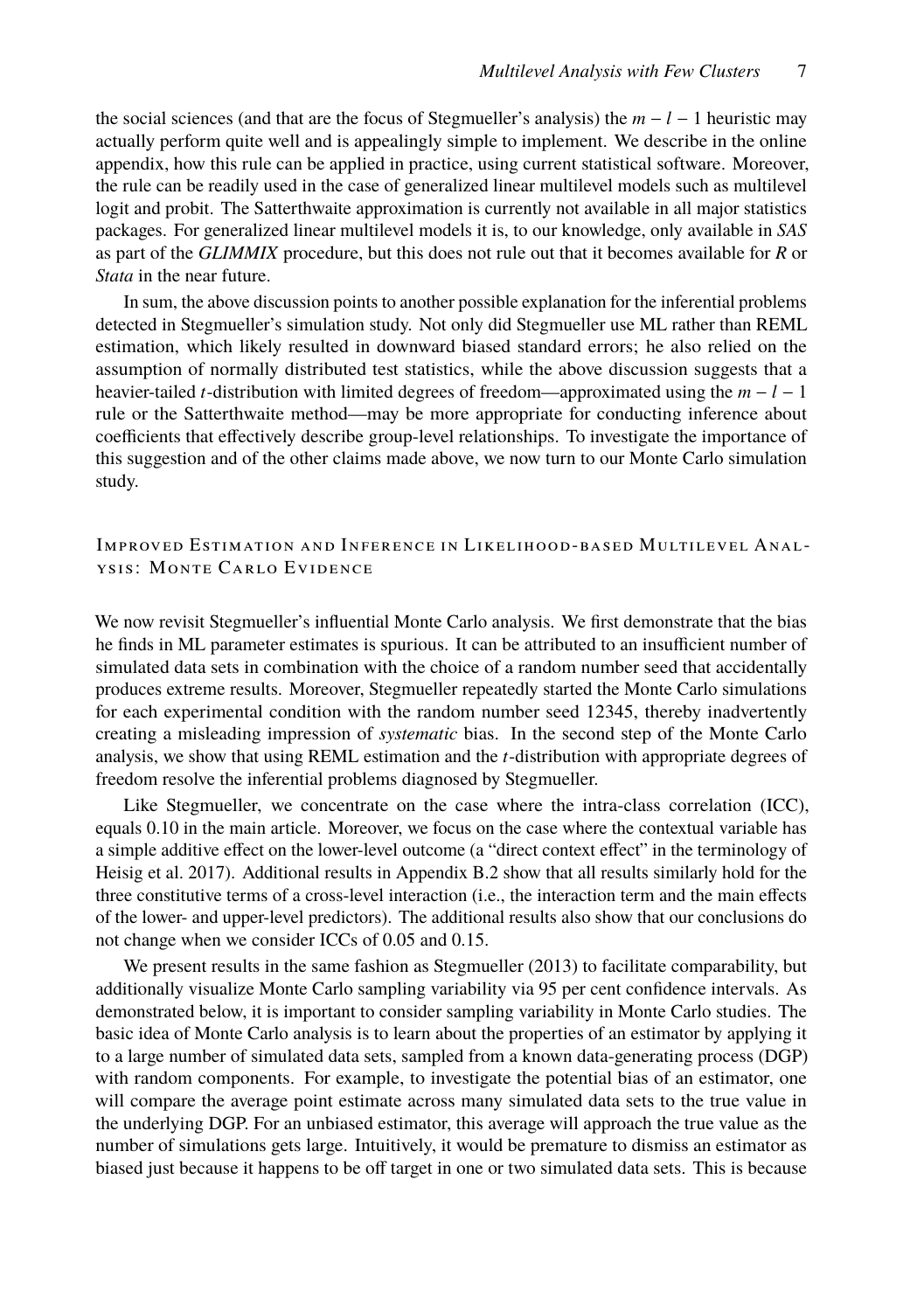

*Figure 1:* Performance of ML Point Estimates of Upper-Level Covariate Effects in Multilevel Linear and Probit Models

*Note*: The figure displays relative biases of maximum likelihood point estimates (in per cent of the true effect size). Vertical lines depict 95 per cent Monte Carlo confidence intervals for these results. The horizontal zero line denotes the reference of no bias. Black triangles replicate the results presented in the left column ("Estimate") of Figure 2 on page 754 in Stegmueller (2013). We additionally present two modifications of Stegmueller's analysis. The first (black circles) increases the number of replications from 1,000 to 10,000, leaving everything else as is. The second (grey squares) follows Stegmueller in using only 1,000 replications, but specifies different random number seeds for the different experimental conditions. The Monte Carlo confidence intervals are computed on the base of the standard deviation of the estimates across Monte Carlo replications divided by the square root of the Monte Carlo sample size (the number of simulation replications), and the 2.5 and 97.5 percentiles of the standard normal distribution (i.e. <sup>−</sup>1.<sup>96</sup> and <sup>+</sup>1.96).

Monte Carlo results are subject to sampling error, much like conventional parameter estimates. This statistical uncertainty needs to be taken into account when drawing conclusions from Monte Carlo experiments. Failure to do so, in combination with a relatively small number of only 1,000 replications, seems to be a major reason why Stegmueller came to misleading conclusions concerning the bias of ML-based estimators of multilevel model parameters.

Figure 1 visualises results concerning the bias of point estimates. We conducted this part of the analysis using a free trial version of *Mplus* and Stegmueller's publicly available replication files.<sup>12</sup> We focus on results for the linear model in the left panel. Conclusions are similar for the probit case in the right panel. Our exact replication (black triangles) obviously reproduces Stegmueller's findings. Maximum likelihood point estimates appear to suffer from systematic upward bias, especially when the number of clusters is 15 or less. However, we also find that the estimated biases are subject to considerable Monte Carlo uncertainty, which Stegmueller did not report. That said, the result that linear multilevel models produce positively biased point estimates is significant at the 5 per cent level when the number of clusters is 15 or less (i.e., the

<sup>12</sup>We used the replication files available on the AJPS dataverse (Stegmueller (2012)).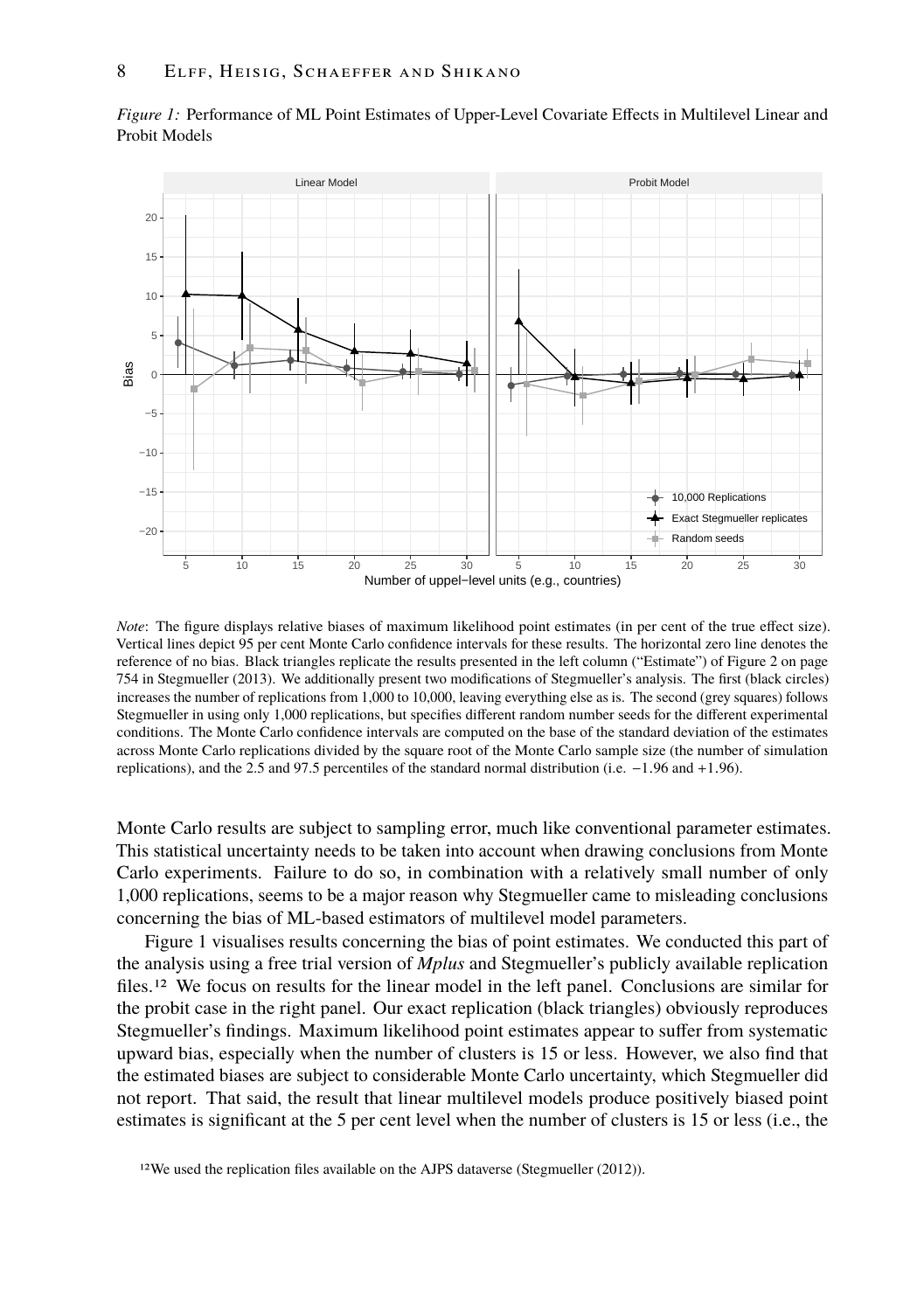95 per cent confidence intervals do not include zero). Figure B.1 in the online appendix shows that Stegmueller's original results were never significant for any of the three constitutive terms of the cross-level interaction (i.e., the main effects of the lower- and upper-level variables and their interaction), however.

Given these additional findings and the theoretical results from the previous section, one might suspect that the statistically significant Monte Carlo estimates in Figure 1 are false positives (i.e., that they belong to the 5 percent of cases where a correct null hypothesis of no bias is rejected). To investigate this possibility, we separately introduce two modifications that should not qualitatively change results if they were indicative of systematic upward bias, but affect them in foreseeable ways if the opposite holds true. The dark-grey line with circles shows results based on 10,000 instead of 1,000 replications (leaving everything else as is). The increased Monte Carlo sample size systematically shrinks the estimated magnitude of parameter bias towards zero, just as one would expect if the large deviations found in the original analysis were due to chance. However, the direction of the estimated biases remains consistently positive (and statistically significant in the 5 and 15 cluster conditions).

Our second modification swipes this pattern away. Stegmueller repeatedly used the seed 12345 to initialise Monte Carlo sampling for each single experimental condition. A random number seed initialises a specific pseudo-random sequence of numbers. While the sequence "behaves" like a truly random sequence statistically, a given random number seed, such as 12345, always initialises the exact same sequence. Specifying a random number seed thus guarantees the reproducibility of results, but it comes at the risk of creating unwanted interdependencies and repeatedly producing similar chance findings by using non-independent seeds. This indeed seems to be the reason why Stegmueller's simulation results are suggestive of systematic upward bias in the parameter estimates, especially for the linear case. To illustrate this, our second modification replaces the repeated use of the seed 12345 with different and independent seeds for each experimental condition.<sup>13</sup> The grey squared line shows that any systematic pattern of positive bias disappears when we use a different random number seed for each condition (like the original analysis, this modification uses 1,000 simulated data sets per condition). In addition, all simulated "biases" are statistically insignificant and more moderately sized than in the original analysis.

In sum, the impact of the two modifications on the simulation results is fully consistent with, and thus substantiates, the theoretical result that ML point estimates are unbiased. In addition, our analysis illustrates how certain technical issues can crucially affect the validity of Monte Carlo evidence.

To illustrate how the inferential problems reported by Stegmueller and others (e.g. Bryan and Jenkins 2016; Maas and Hox 2005) may be overcome, we reexamine his simulations using *R* because *MPlus* does not provide an implementation of the Satterthwaite approximation (for details on the *R* implementation, see Appendix B.1). In addition to using a different software package, we also specified independent random number seeds for the different experimental

<sup>&</sup>lt;sup>13</sup> We generated the random number seeds for the different experimental conditions using www.random.org, an online resource that exploits atmospheric noise to generate numbers that are truly random (rather than pseudo-random). The exact values of the seeds are documented in the *MPlus* replication files that are part of the online supporting material for this article. Alternatively, one could set a random seed only once and successively simulate all experimental conditions. Yet, Stegmueller's replication files do not allow such a set-up, as each experimental condition is based on a separate *Mplus* '.inp' file. In another reexamination implemented in *R*, we ran the simulations in this alternative way. The results are similar to the ones based on independent seeds which are displayed here. They are available from the authors upon request.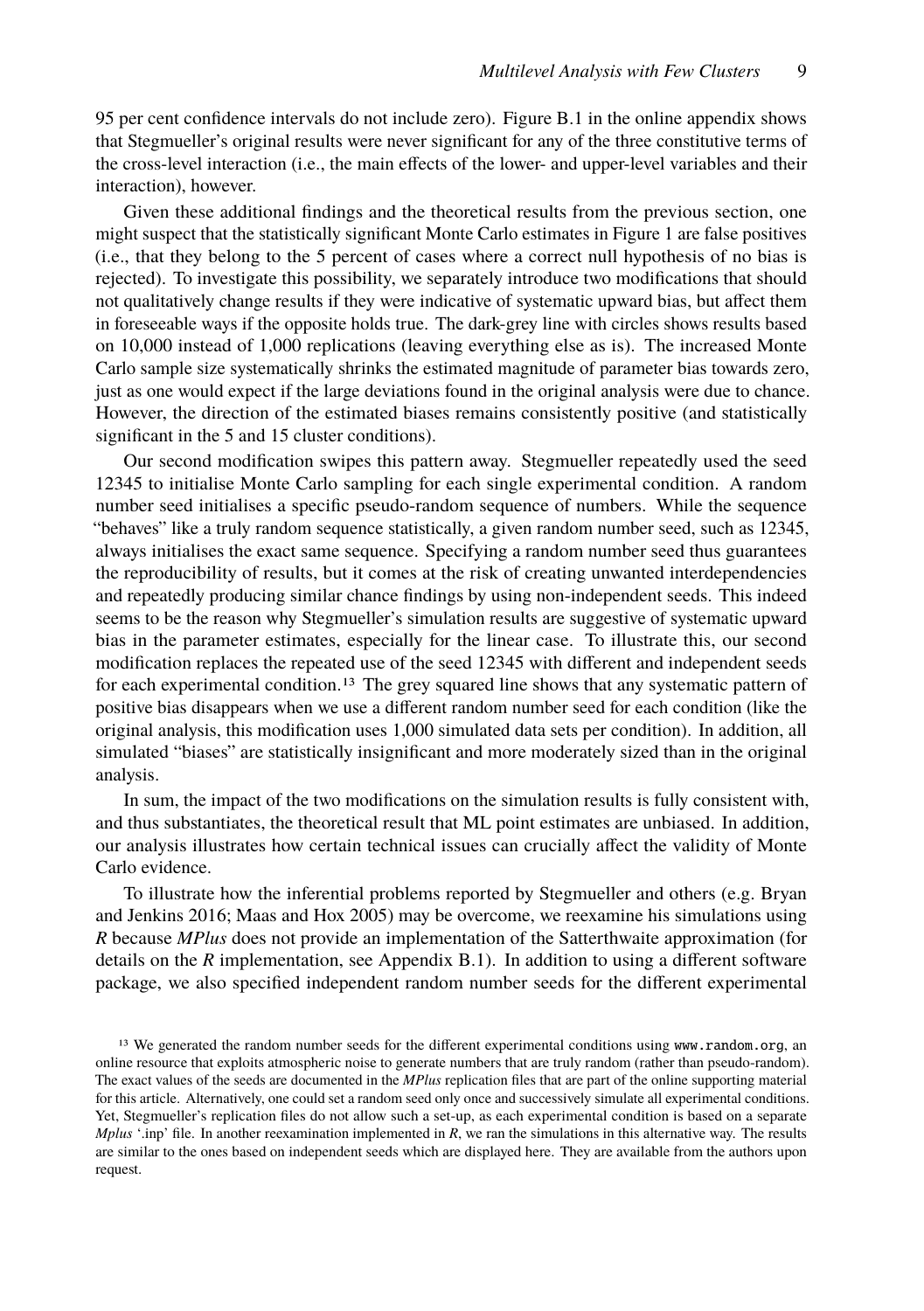

*Figure 2:* Performance of Likelihood-based Estimators of Random Intercept Variances in Multilevel Linear and Probit Models

*Note*: The figure displays relative bias (in per cent of the true parameter size) in variance estimates for the random intercept. Vertical lines depict 95 per cent confidence intervals. The horizontal zero line denotes the reference of no bias. The Monte Carlo sample size is 5,000. The confidence intervals are constructed analogously to those in Figure 1.

conditions and ran 5,000 rather than 1,000 replications per condition.14 In all other respects, the following simulations are identical to Stegmueller's.

Figure 2 shows how well REML estimators can improve on ML estimators of variance parameters. Stegmueller did not report Monte Carlo results for the estimation variance components, so these results have no correspondence in his article or the accompanying supporting material. We show these results here because they forcefully demonstrate the importance of using REML rather than ML estimation in few-cluster settings. Whereas ML estimates are increasingly biased as the number of upper-level units declines, REML generally achieves a tremendous degree of bias reduction. The Extended Quasi-Likelihood (EQL) implementation of REML-like estimation for probit models appears to be slightly less accurate than REML in the linear case, but also performs very well.15 In any case, the potential inaccuracies are negligible compared to the expected downward bias of ML estimates.

Figure 3 shows the extent of undercoverage for two-sided 95 per cent confidence intervals. The figure shows by how much (in percentage points) the actual coverage rate across the 5,000 replications (i.e., the proportion of confidence intervals that include the true value of the parameter) differs from the nominal coverage rate of 95 per cent. The optimal value is zero, indicating that

14See note 13.

<sup>15</sup>We used the *R* package *hglm* by Rönnegård et al. (2015) for estimation, which is based on work by Lee and Lee (2012); for details, see Appendices A.6 and B.1.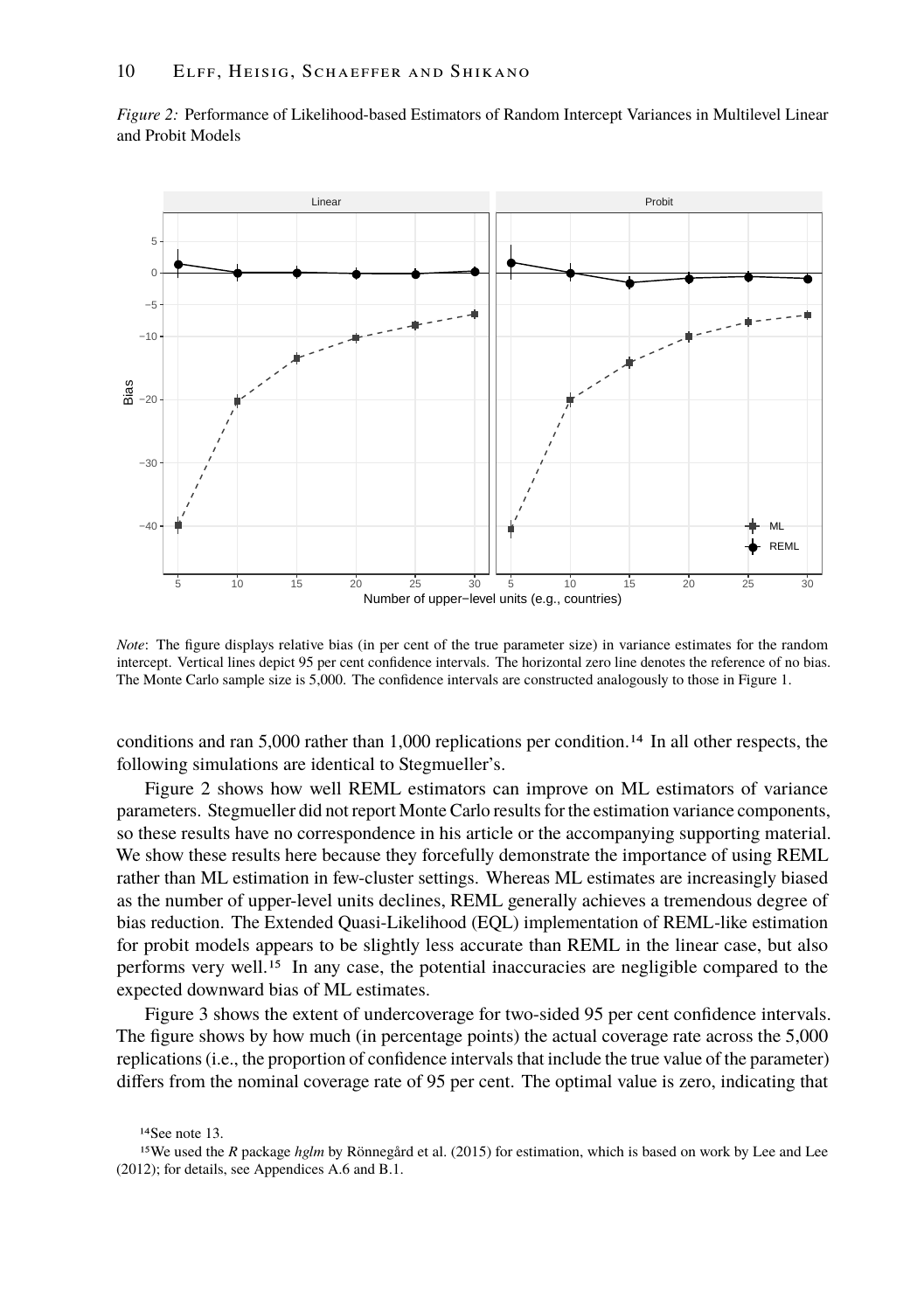the actual coverage rate of the confidence intervals equals the nominal rate. To represent Monte Carlo uncertainty without sacrificing readability, we include dashed horizontal lines that indicate the limits of a two-sided 95 per cent confidence interval for a random variable that has a Binomial distribution with success probability  $p(1) = .95$  and size parameter  $n = 5,000$ . Non-coverage estimates that fall between the two dashed lines are not significantly different from zero at the 5 per cent level. As before, we focus on the linear case in the left panel, but results are highly similar in the probit case (right panel).

The dashed grey line with hollow squares shows results based on ML estimation and the normal approximation and nicely replicates Stegmueller's finding of confidence intervals that are much too narrow, particularly for small upper-level samples. If Stegmueller had used REML instead of ML, the extent of the problem would have been much smaller. The dashed grey line with hollow circles shows a maximum bias of about −9.2 percentage points rather than the −17.8 percentage points found for the combination of ML estimation with the normal distribution. Constructing confidence intervals from the appropriate *t*-distribution, however, seems even more important than using REML. The solid black line with filled squares shows that the maximum bias declines to a mere <sup>−</sup>3.<sup>9</sup> percentage points when we stick with ML estimation but construct confidence intervals based on a *t*-distribution with *m* − *l* − 1 degrees of freedom. Yet, the most important result of our analysis is that if we combine REML estimation with the  $m - l - 1$  rule, inference is almost perfectly accurate. A few readily implementable choices can thus effectively address the inferential problems diagnosed by Stegmueller and others. Notably, the right panel in Figure 3 shows that the combination of (REML-like) EQL estimation with the *m* − *l* − 1 rule also leads to correct statistical inference in the multilevel probit case.

Figure 4 compares the performance of the  $m - l - 1$  rule and the Satterthwaite approximation for the linear case.16 Reassuringly, both methods perform very similarly. In all cases, the deviations of the actual from the nominal coverage rate of 95 per cent are close to the ideal value of zero and can reasonably be attributed to Monte Carlo error (note the much larger scale of Figure 4 compared to Figure 3). Figure B.4 in Appendix B.2 shows that this result does not change if we use a more complex data-generating process that includes an additional lower-level predictor with substantial between-cluster variance. Our analysis thus suggests that both the *m* − *l* − 1 rule and the Satterthwaite approximation perform well in practice. In combination with REML, they can fully resolve the inferential deficiencies diagnosed by Stegmueller. That said, future research should investigate their performance under more complicated data-generating processes as encountered in applied research. As a first step in this direction, we now revisit the empirical example from Stegmueller's study.

# An Empirical Application: Estimating the Determinants of Support for the European Union

As a first step towards evaluating our recommendations under more complex and realistic conditions, we follow Stegmueller and replicate Steenbergen and Jones' model of citizen support for the European Union (Steenbergen and Jones 2002). Support for the European Union is modelled as a function of a country's trade balance and tenure in the union, with GDP and monetary inflation as controls. For trade balance (and also inflation), Stegmueller finds that

<sup>&</sup>lt;sup>16</sup>We are not aware of an *R* implementation of the Satterthwaite approximation for multilevel probit models. To our knowledge, *SAS* currently is the only major statistics package to provide the approximation for multilevel probit regression and other generalised linear multilevel models.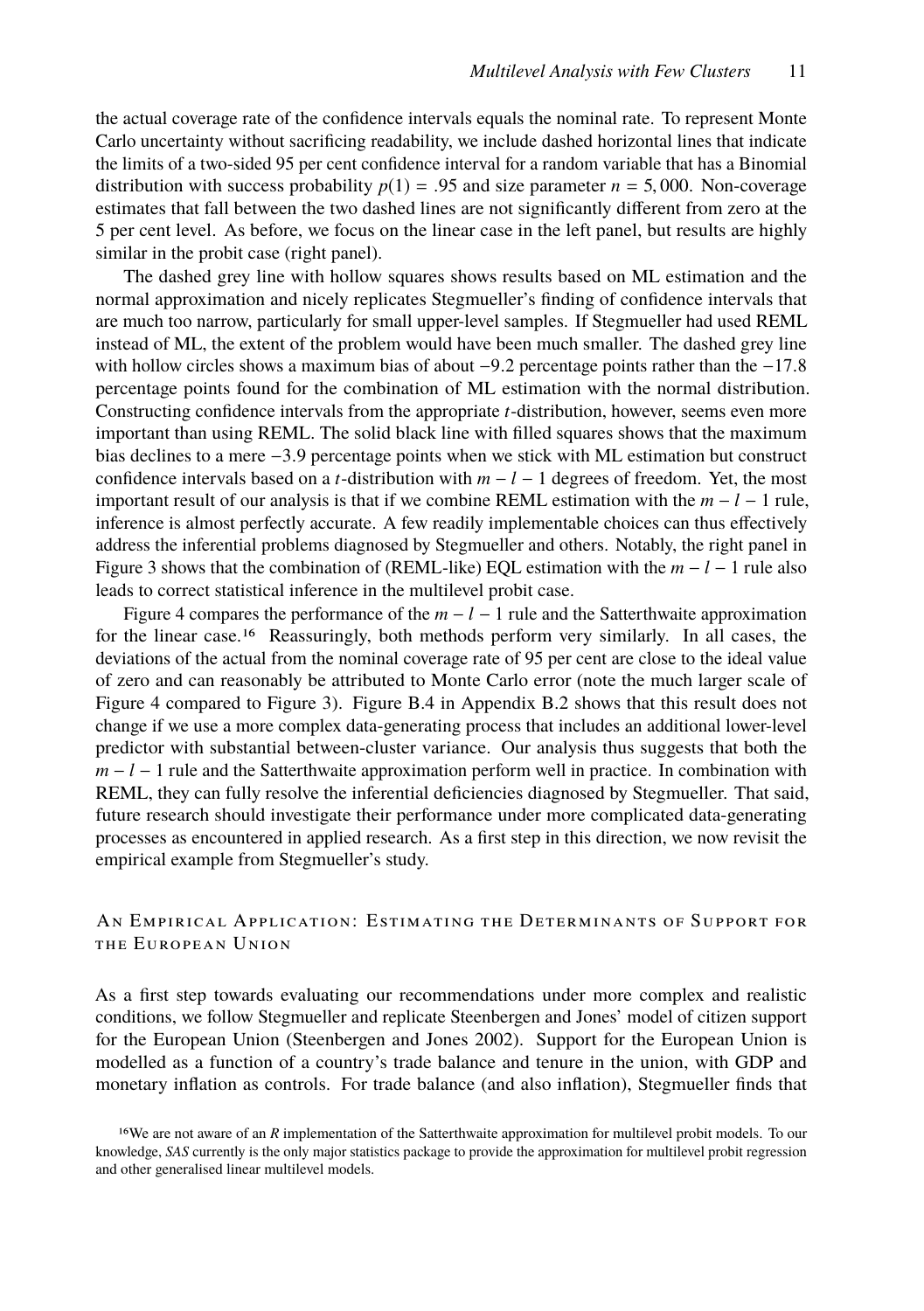

*Figure 3:* Performance of Likelihood-based Confidence Intervals of Upper-Level Covariate Effect in Multilevel Linear and Probit Models

*Note:* The figure shows percentage point deviations of actual coverage rates from the nominal value of 95 per cent. The horizontal zero line denotes the reference of accurate coverage (i.e., actual equals nominal coverage rate) based on 5,000 Monte Carlo replications. The dashed horizontal lines indicate 95 per cent test intervals. For an accurate estimator of the 95 per cent confidence interval (i.e., one that has an actual coverage rate of 95 per cent), the estimated actual coverage rate should fall into the test interval in 95 per cent of the time. It is in this sense that estimated coverage rates falling outside the test interval constitute statistically significant evidence against an accurate coverage rate. The test intervals constructed to range from the 2.5 percentile to the 97.5 percentile (thus containing 95 per cent of the probability mass) of a Binomial distribution with success probability  $p(1) = .95$  and size parameter  $n = 5,000$ . This figure corresponds to the right-hand panel "CI non-coverage" of Figure 2 on page 754 in Stegmueller (2013).

ML estimation leads to a rejection of the null hypothesis of no effect, whereas credible intervals based on a more demanding Bayesian Markov Chain Monte Carlo estimator include zero. The interpretation of this result in the context of Stegmueller's simulation evidence is that standard ML-based inference is anti-conservative and misleading. It leads to the rejection of null hypotheses that should have been retained and ultimately to "different theoretical conclusions" (Stegmueller 2013, 757) than a Bayesian approach.

Figure 5 replicates Stegmueller's results and adds REML estimates as well as 95 per cent confidence intervals based on the normal distribution (thick lines) and on the *t*-distribution with *m* − *l* − 1 degrees of freedom (thin antlers). This practical example yields two main results. First, point estimates based on ML, REML, and Bayesian MCMC are almost identical and only differ due to the randomness of MCMC. Second, our preferred method of assessing statistical uncertainty in the frequentist framework—using the REML estimator and the *t*-distribution with  $m - l - 1$  (in this case:  $14 - 4 - 1 = 9$ ) degrees of freedom—yields confidence intervals that are hardly distinguishable from the corresponding Bayesian credible intervals.

We take the results of this "real-life example" as evidence that our recommendations will considerably improve the accuracy of frequentist inference in actual applications, which admittedly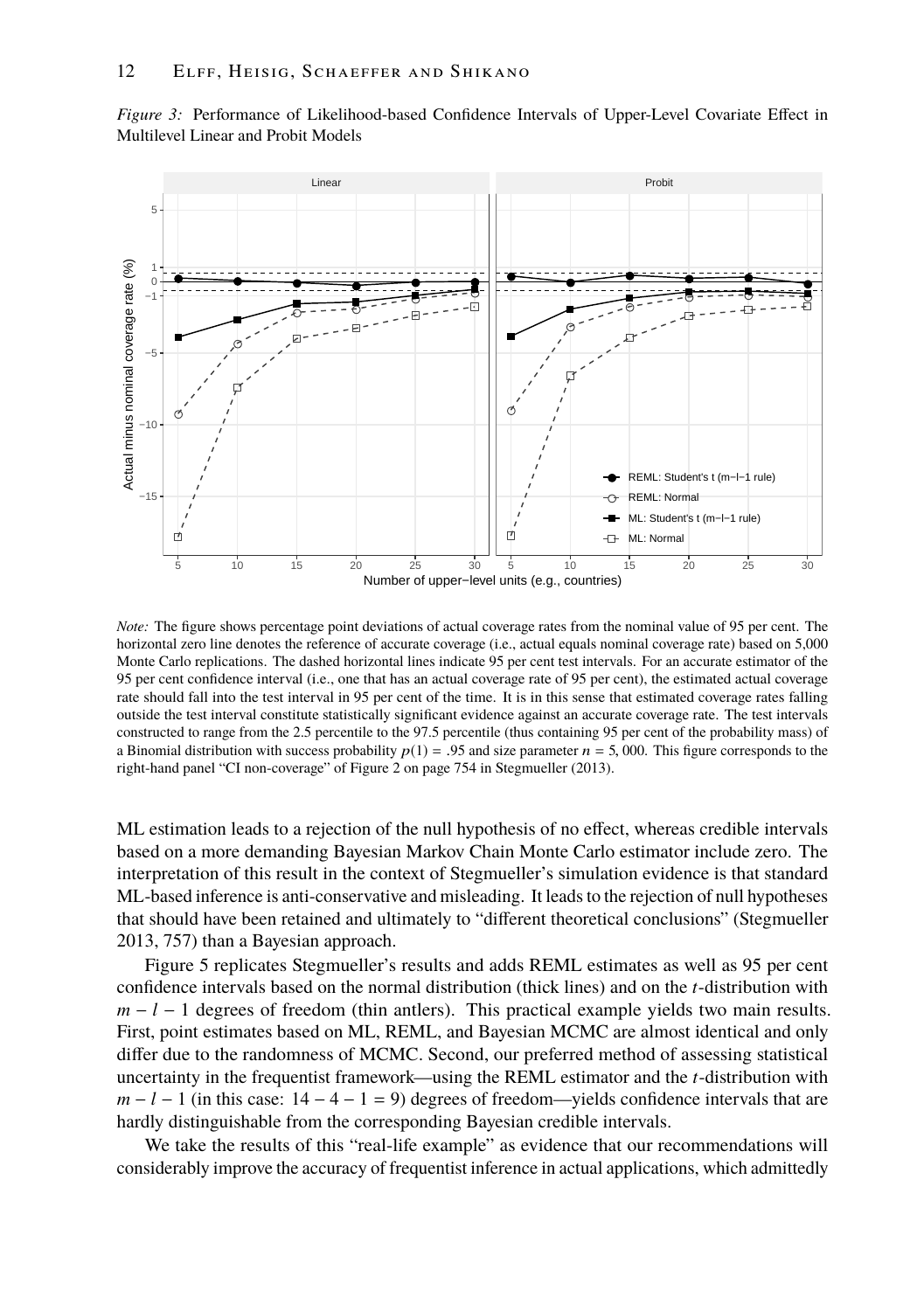*Figure 4:* Performance of Degrees of Freedom Approximations for the Sampling Distribution of Test-Statistics in Multilevel Linear Models



*Note:* The figures shows percentage point deviations of actual coverage rates from the nominal value of 95 per cent. The horizontal zero line denotes the reference of accurate coverage (i.e., actual equals nominal coverage rate) based on 5,000 Monte Carlo replications. The dashed horizontal lines indicate 95 per cent test intervals that are constructed in the same way as in Figure 3. This figure has no correspondence in Stegmueller (2013).

tend to be more complex than the stylised Monte Carlo DGPs that we borrowed from Stegmueller. Unlike in the Monte Carlo analysis, we cannot know if frequentist inference is accurate in the present setting, but the similarity to the Bayesian results is striking. Nevertheless, future research should investigate the performance of our recommendations using further Monte Carlo simulations with more complex set-ups.

#### **CONCLUSIONS**

A widely read and cited paper by Stegmueller has raised serious concerns about the performance of standard likelihood-based methods for estimating multilevel models when the number of clusters is small. Specifically, Stegmueller claims that these methods produce biased estimates of the coefficients of contextual variables and that inferences about contextual effects may be strongly anticonservative, potentially leading to unjustified rejection of the null hypothesis of no effect. Especially with respect to statistical inference, several other studies have drawn similar conclusions (e.g. Bryan and Jenkins 2016; Maas and Hox 2005).

In this paper we have demonstrated that this pessimistic assessment of likelihood-based estimators of coefficients in multilevel models cannot be upheld. First, analytical results from the statistical literature indicate that ML estimates of context effects in linear multilevel models are unbiased—irrespective of the number of clusters and irrespective of whether ML or REML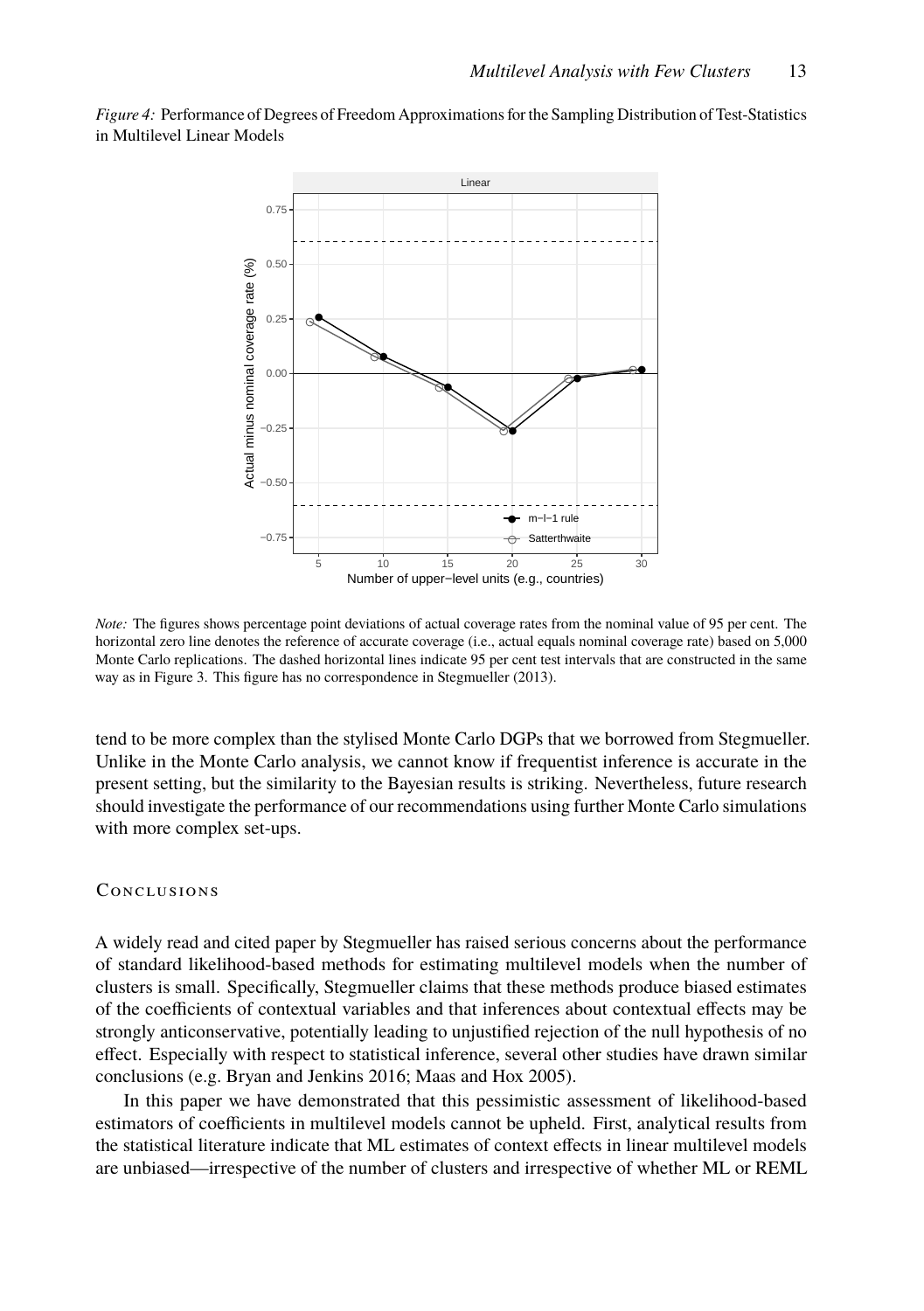

*Figure 5:* Country-Level Determinants of Support for the European Union

*Note:* Displayed are point estimates and their 95 per cent confidence or credible intervals. For (restricted) maximum likelihood estimates, thick lines represent 95 per cent confidence intervals based on the normal distribution and thin antlers represent intervals based on the t-distribution with  $m - l - 1$  degrees of freedom. Sample size: 10,777 individuals, 14 countries. This figure corresponds to Figure 8 on page 758 in Stegmueller (2013).

estimation is used. For generalised linear multilevel models such as multilevel probit, biases are possible when the *sizes* of the clusters are small, resulting in small lower-level samples. However, small lower-level sample sizes are rare in the country-comparative setting that motivated Stegmueller's analysis. Consistent with these assertions, our reanalysis of Stegmueller's Monte Carlo experiments provides no evidence of biased parameter estimates for either linear or generalised linear multilevel models.

Second, we have demonstrated that even with very few clusters, accurate inference for contextual effects is possible within the standard estimation framework, provided that two recommendations are followed. The first is to use REML estimation or a suitable extension for generalised linear multilevel models. The second is to approximate the distribution of the Wald test statistic for contextual effects not by the standard normal distribution but rather by a *t*-distribution with the appropriate degrees of freedom. Importantly, our results suggest that the appropriate degrees of freedom can be approximated quite easily, at least for simple hierarchical data structures. In our simulations, the  $m - l - 1$  rule—where m is the number of clusters and *l* is the number of predictors in the (implicit) upper-level regression—showed very good performance, both in the linear and in the probit case. In practice, validating the  $m - l - 1$  heuristic against the more computationally demanding Satterthwaite and Kenward-Roger approximations certainly will not hurt; and we strongly recommend it for cross-classified and other non-hierarchical data structures. Yet if this is not feasible, our results suggest that the  $m - l - 1$  rule—in combination with REML estimation and its extensions to generalised linear multilevel models—will go a long way towards achieving accurate inference. Taken together, these insights resolve lasting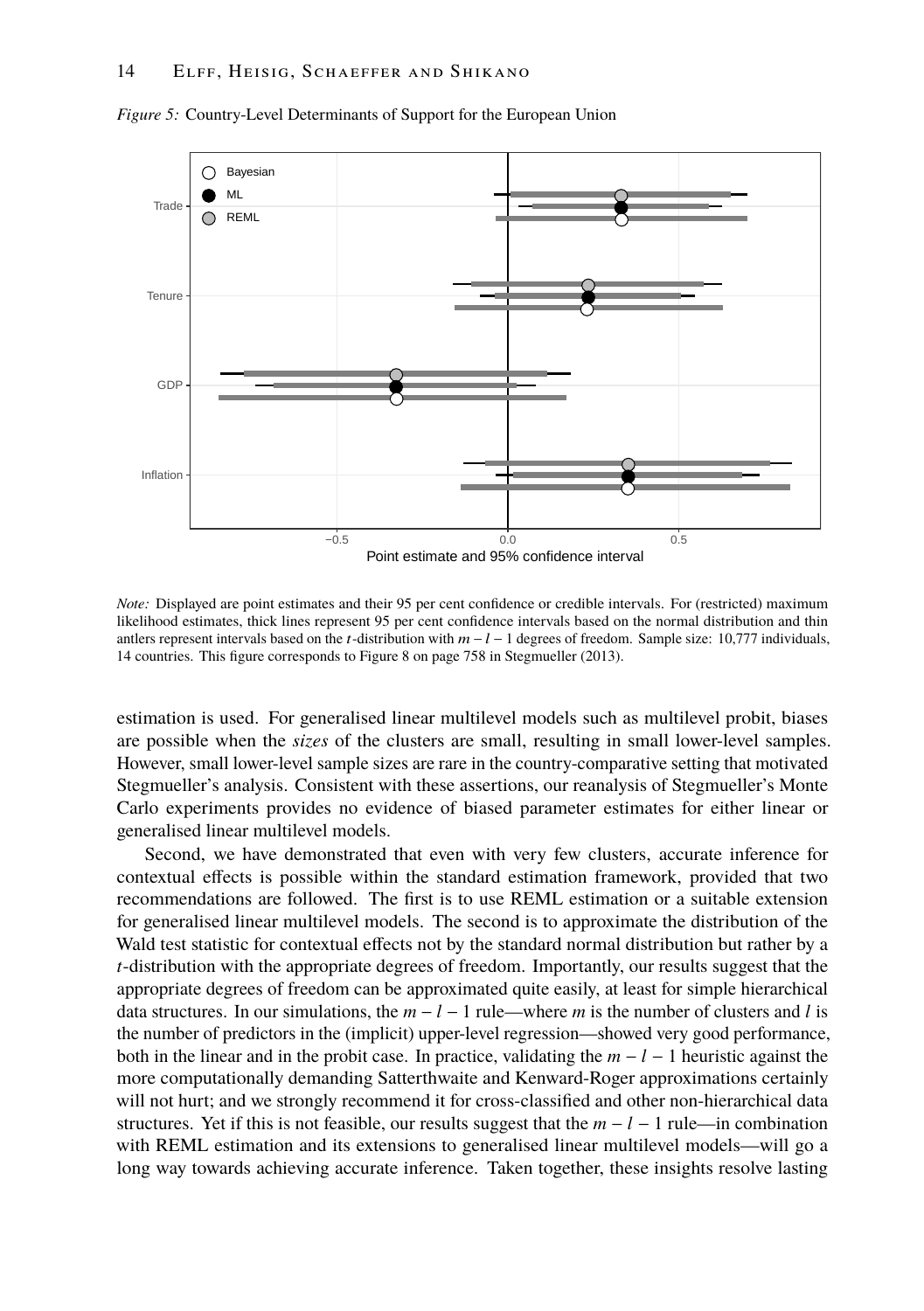concerns of quantitative comparativists in political science and adjacent fields and have important implications for research practice.

In his study, Stegmueller recommends Bayesian MCMC estimation as a superior alternative to (frequentist) likelihood-based methods. Our results indicate that this claim of superiority is overstated. If applied in the right way, likelihood-based estimation performs on par with MCMC estimation in terms of both bias and statistical inference. Many applied researchers will likely consider this good news as they have been trained primarily in the traditional paradigm and find MCMC procedures computationally costly and difficult to interpret. That likelihood-based and Bayesian methods, when implemented appropriately, yield very similar results for multilevel models with few but large clusters should not come as a surprise. While the two approaches differ in terms of their underlying philosophies, they often lead to similar results if they are both applicable to the problem at hand. Both maximum likelihood estimators and Bayes estimators are consistent for correctly specified models, that is, they approach the true parameter values as the sample size gets large.<sup>17</sup> For small samples, maximum likelihood estimators are often biased,<sup>18</sup> but so are Bayes estimators.19 Finally, likelihood based methods can often be (re)interpreted in Bayesian terms.20

While we have shown that certain readily available choices can considerably improve the accuracy of likelihood-based inference, we nevertheless would like to emphasise that the problems identified by Stegmueller and others are to be taken seriously. Many popular statistics packages default to the estimation approaches and statistical assumptions that these simulation studies (and ours, too) find to result in anti-conservative inference. For example, both *Stata* and *Mplus* rely on ML estimation and the normality assumption by default. We therefore suspect that many published multilevel analyses do indeed suffer from inaccurate statistical inference, although we cannot know for sure without detailed inspection of the individual studies.

Our analysis also carries important lessons for the design of Monte Carlo studies. First, producers and readers should pay attention to Monte Carlo sampling error and communicate the uncertainty of simulation results. Second, and related, one should be wary of small numbers Monte Carlo replications. Finally, repeatedly starting Monte Carlo simulations of different experimental conditions from the same random number seed may introduce interdependencies among experimental conditions and create seemingly systematic patterns, as it did in Stegmueller's finding of apparently biased coefficient estimates. We suspect that many other studies suffer from similar issues and hope that our analysis sensitises both the producers and readers of Monte Carlo simulations to the importance of such technicalities.

An important remaining task will be to study data-generating processes that are more complex and demanding than those investigated here. The results of Bryan and Jenkins (2016) suggest that REML falls short under more complex conditions, at least when it comes to the estimation of variance components, and one may also wonder how well degrees of freedom can be approximated in such situations. Again, it is encouraging that likelihood-based estimation, if conducted in accordance with our recommendations, performs similarly to a Bayesian MCMC estimator in the replication of Steenbergen and Jones' (2002) model of citizen support for the European Union.

18See e.g. Firth (1993) and Kosmidis and Firth (2009).

<sup>17</sup>For the consistency of maximum likelihood estimators see (Casella and Berger 2002, 467ff). For the consistency of Bayes estimators see (Gelman et al. 2003, 106ff).

<sup>19</sup>See (Casella and Berger 2002, 368) or (Lehmann and Casella 2011, 234).

<sup>20</sup>For example, maximum likelihood estimators can be seen as posterior modes with flat prior distributions. Bias reduction techniques, such as Firth's (1993) penalised maximum likelihood estimator can be seen as a Bayes estimator with a Jeffreys prior. An anonymous reviewer also suggested a Bayesian interpretation of restricted maximum likelihood estimators. We discuss this interpretation in the online appendix of this paper (see Appendix A.5).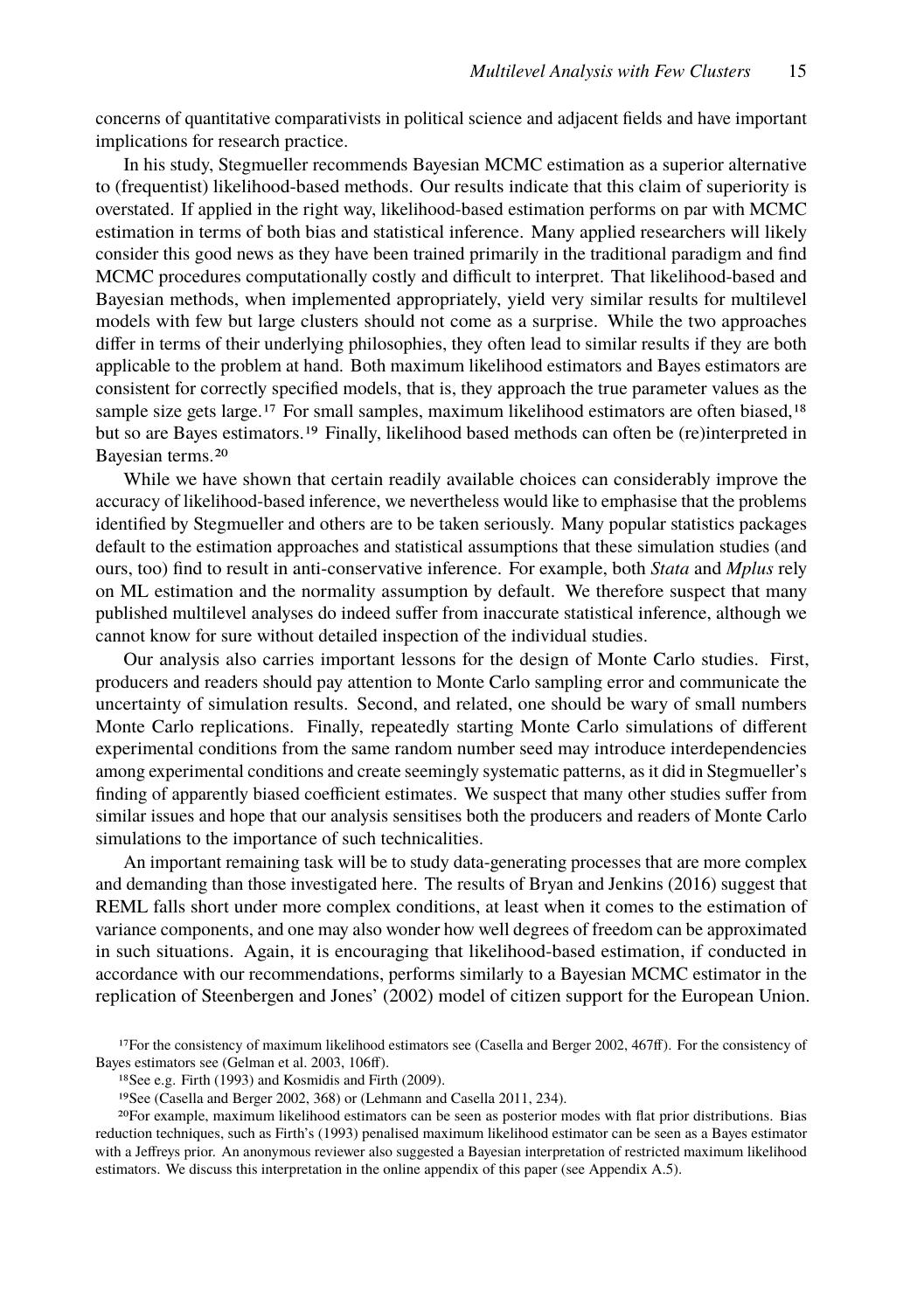#### 16 References

Yet there is no guarantee that this good performance carries over to all of the diverse settings that are studied by political and social scientists.21 Future simulation studies should therefore investigate more complex and demanding data-generating processes.

## Supplementary Material

Replication code and instructions can be found at https://doi.org/10.7910/DVN/CMMQRK and an online appendix at https://doi.org/10.1017/XXXX

## **ACKNOWELDGEMENTS**

Earlier versions of this paper were presented at the 2014 Conference of the European Political Science Association, the 2016 Conference of the Midwest Political Science Association, the 2016 Conference of the German Statistical Society (DStatG), the 2016 meeting of the Political Methodology Specialist Group of the Political Studies Association, the International Sociological Association RC 28 Spring Meeting 2017 and the 2017 Conference of the European Survey Research Association. We are grateful to Michael Peress, Sir David Hendry, and the members of the audience of the panels at the various conferences and seminars for their constructive comments and valuable feedback. We also thank the editor and two anonyomous reviewers for their helpful comments. The authors are listed in alphatical order; they all contributed equally to the paper.

## **REFERENCES**

- **Breslow NE and Clayton DG** (1993) Approximate inference in generalized linear mixed models. *Journal of the American Statistical Association* **88** (421):9–25.
- **Breslow NE and Lin X** (1995) Bias correction in generalised linear mixed models with a single component of dispersion. *Biometrika* **82** (1):81–91.
- **Bryan ML and Jenkins SP** (2016) Multilevel modelling of country effects: A cautionary tale. *European Sociological Review* **32** (1):3–22.
- **Casella G and Berger RL** (2002) *Statistical Inference*. Pacific Grove, CA: Duxbury, second edition.
- **Drum ML and McCullagh P** (1993) REML estimation with exact covariance in the logistic mixed model. *Biometrics* **49** (3):677–89.
- **Elff M, Heisig JP, Schaeffer M, and Shikano S** (2019) Replication data for: Multilevel analysis with few clusters: Improving likelihood-based methods to provide unbiased estimates and accurate inference. doi:10.7910/DVN/CMMQRK, Harvard Dataverse, V1.
- **Fai HTA and Cornelius PL** (1996) Approximate F-tests of multiple degree of freedom hypotheses in generalized least squares analyses of unbalanced split-plot experiments. *Journal of Statistical Computation and Simulation* **54** (4):363–78.

<sup>21</sup>A minimum requirement of course is that the number of contextual variables is not too large, but satisfies  $m-l-1 > 1$ .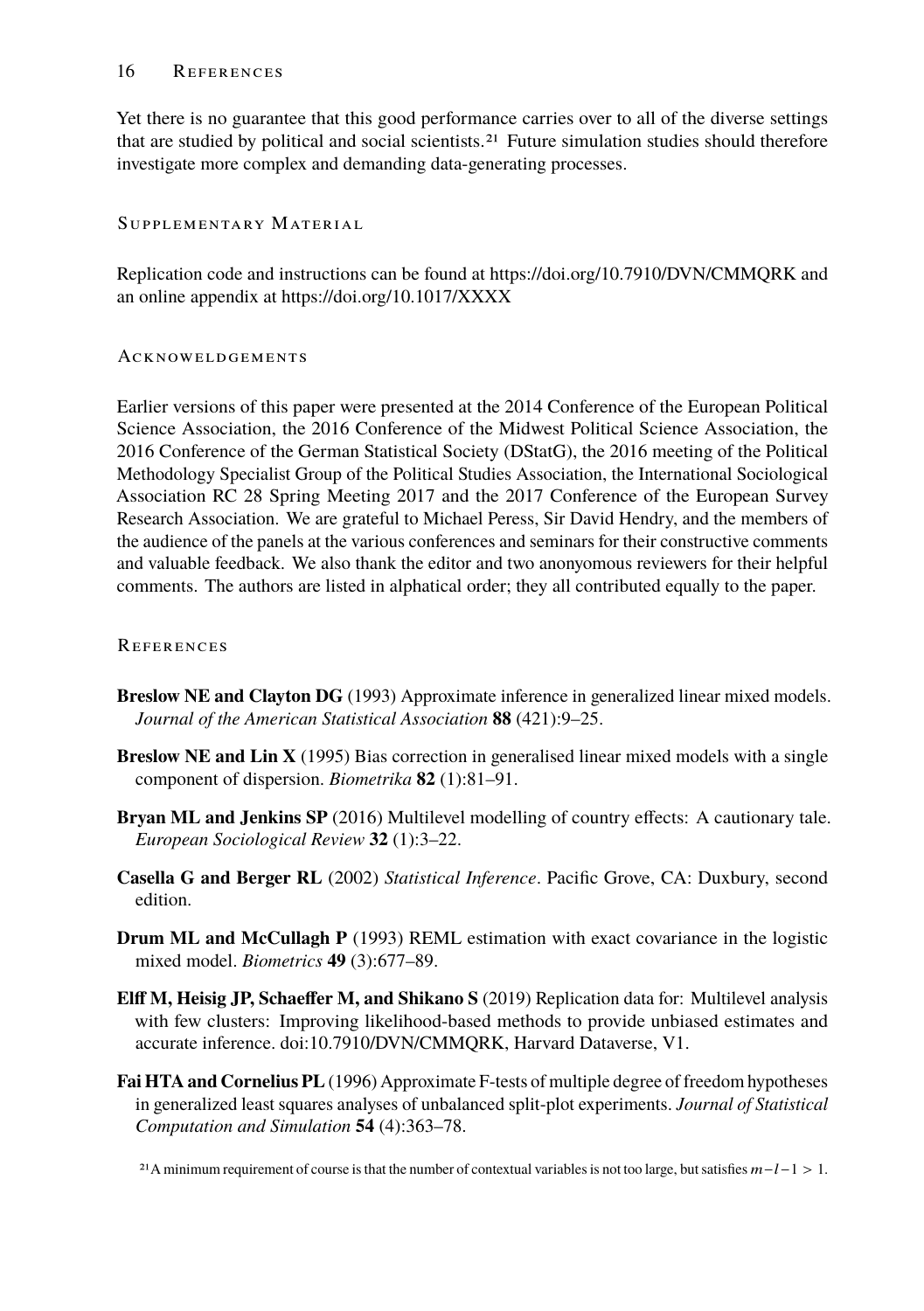**Firth D** (1993) Bias reduction of maximum likelihood estimates. *Biometrika* **80** (1):27–38.

- **Gelman A, Carlin JB, Stern HS, and Rubin DB** (2003) *Bayesian Data Analysis*. Chapman & Hall, London, 2nd edition.
- **Gelman A and Hill J** (2006) *Data Analysis Using Regression and Multilevel/Hierarchical Models*. Cambridge: Cambridge University Press.
- **Giesbrecht FG and Burns JC** (1985) Two-stage analysis based on a mixed model: Large-sample asymptotic theory and small-sample simulation results. *Biometrics* **41** (2):477–86.
- **Heisig JP, Schaeffer M, and Giesecke J** (2017) The costs of simplicity: Why multilevel models may benefit from accounting for cross-cluster differences in the effects of controls. *American Sociological Review* **82** (4):796–827.
- **Kackar RN and Harville DA** (1981) Unbiasedness of two-stage estimation and prediction procedures for mixed linear models. *Communications in Statistics-Theory and Methods* **10** (13):1249–61.
- **Kenward MG and Roger JH** (1997) Small sample inference for fixed effects from restricted maximum likelihood. *Biometrics* **53** (3):983–97.
- **Kosmidis I and Firth D** (2009) Bias reduction in exponential family nonlinear models. *Biometrika* **96** (4):793–804.
- **LeeW and Lee Y** (2012) Modifications of REML algorithm for HGLMs. *Statistics and Computing* **22** (4):959–66.
- **Lehmann EL and Casella G** (2011) *Theory of Point Estimation*. Springer New York, 2 edition.
- **Lewis JB and Linzer DA** (2005) Estimating regression models in which the dependent variable is based on estimates. *Political Analysis* **13** (4):345–64.
- **Li P and Redden DT** (2015) Comparing denominator degrees of freedom approximations for the generalized linear mixed model in analyzing binary outcome in small sample cluster-randomized trials. *BMC Medical Research Methodology* **15** (1):281–96.
- **Liao JG and Lipsitz SR** (2002) A type of restricted maximum likelihood estimator of variance components in generalised linear mixed models. *Biometrika* **89** (2):401–9.
- **Lin X and Breslow NE** (1996) Bias correction in generalized linear mixed models with multiple components of dispersion. *Journal of the American Statistical Association* **91** (435):1007–16.
- **Maas CJ and Hox JJ** (2005) Sufficient sample sizes for multilevel modeling. *Methodology* **1** (3):86–92.
- **Meuleman B and Billiet J** (2009) A Monte Carlo sample size study: How many countries are needed for accurate multilevel sem? *Survey Research Methods* **3** (1):45–58.
- **Moineddin R, Matheson FI, and Glazier RH** (2007) A simulation study of sample size for multilevel logistic regression models. *BMC Medical Research Methodology* **7** (1):34.
- **Noh M and Lee Y** (2007) REML estimation for binary data in GLMMs. *Journal of Multivariate Analysis* **98** (5):896–915.